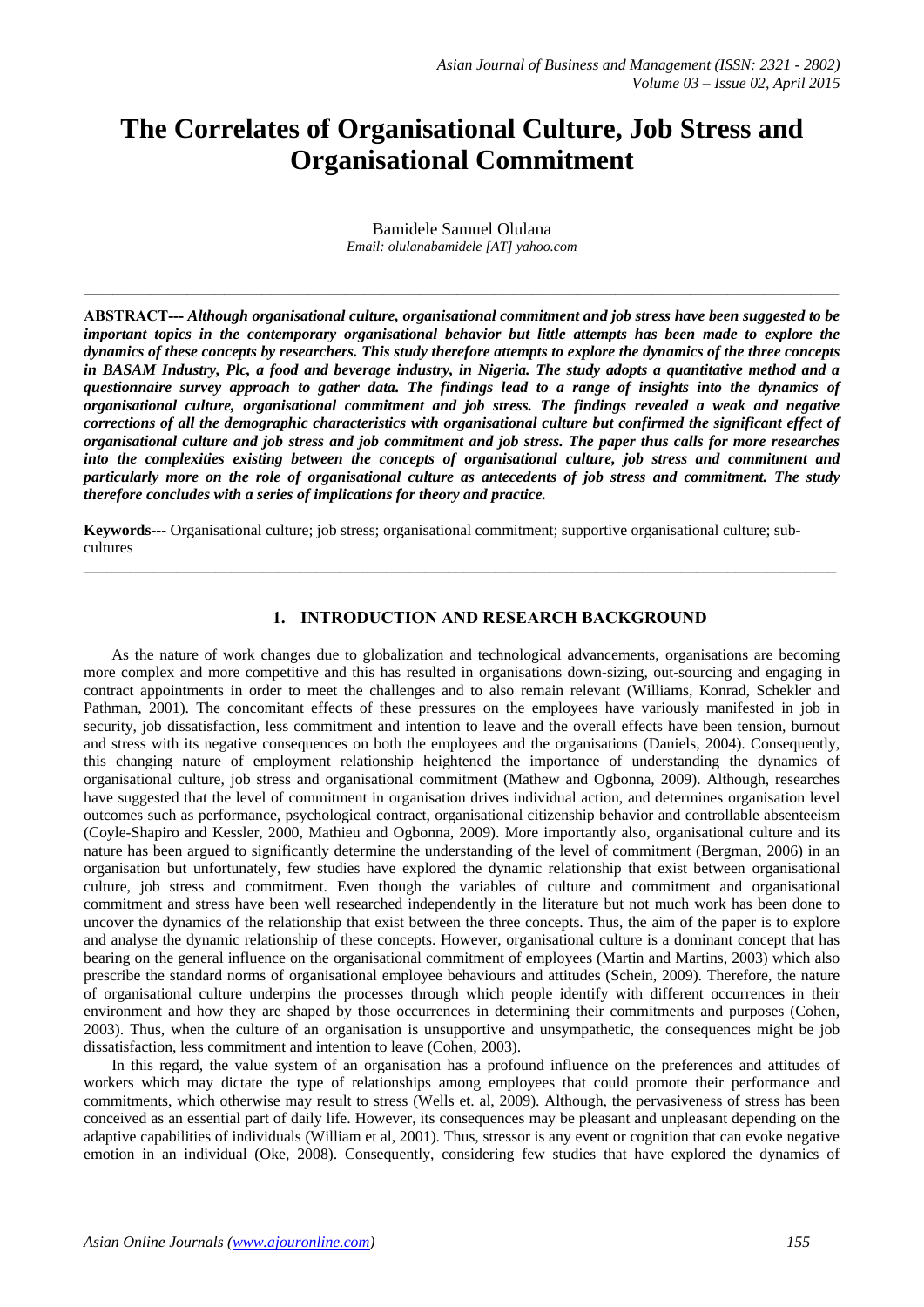organisational culture, job stress and commitment, this study therefore intends to examine the correlates of the three concepts in BASAM industry, a food and beverage organisation in Nigeria.

## **2. REVIEW OF LITERATURE**

The focus of this review is to provide the dynamics of the concept of organisational culture, commitment and job stress in research and theorizing.

Having said this, a brief overview of the concept of organisational culture will be attempted.

#### **Organisational Culture**

Organisational culture emergence in the twenty first century has significantly paved the way in explaining the various aspects of organisational life such as commitment, satisfaction and employee performance (Sekiguchi, 2004). Although, culture has not been subjected to rigorous analysis in the extant literature on job stress however, few studies of commitment have incorporated organisational culture. Thus, culture is a pervasive force in an organisation which can either orchestrate a change, acts as barrier to the organisation or act as centripetal or centrifugal forces that could unite or separate the employees (Herrbach, 2006). The culture of an organisation therefore has been understood as the way people interact, the basic assumptions they hold, which influence the way they think, feel and behave (Schein, 2009). Consequently, it refers to the belief system held by members of an organisation that manifest into various individual interpretation of certain events, occurrences and situations (Robbins, 2001). Besides, studies by researchers have revealed that job stress in organisation revolves around certain areas of organisational functions and culture such as organisation as task environment, and development environment (Caneron and Nerina, 2009) such that any poor organisational performance in these key areas could affect the commitment of employees and increase their stress experience (Oke, 2008). However, the literature is vast with some findings, for example, Bergman (2006), that organisational culture that emphasizes strong norms for obligation, internalization and identification are likely to generate high levels of normative and affective commitments and this proposition has consistently been confirmed (e.g. Lok and Crawford 1999). Whereas, other perspective of cultural interpretation seeks to address the inconsistencies of cultural manifestations existing within subcultural boundaries that captures the clashes between formal and informal norms and between stated attitudes and actual behaviours that could affect commitment and general high level of stress in organisation (Mathew and Ogbonna, 2009)

#### **Organisation Commitment**

In the same vein, the changing nature of work has led to the increasing significance and dynamics of commitment to such an extent that researchers have continued to view commitment as a necessary variable that propel individual actions in organisation (Herrbach, 2006, Mathew and Ogbonna, 2009). Research studies and findings have also linked organisational level outcomes such as performance, controllable behaviours and psychological contract to the level of commitment in organisations (Coyle-Shapiro and Kessler, 2000, Mathew and Ogbonna, 2009). Thus, commitment is defined as consisting the relative strength and involvement of an individual in an organisation (Herrbach, 2006). However, Meyer and Allen (1991) conception of three distinctive dimensions of affective, normative and continuance commitments formed the basis of theorizing in the extant literature on commitment which view commitment from the perspectives of attachment, obligation and necessity (Herrbach, 2006). Moreover, the general focus of researchers on commitment has either been on its antecedents or consequences and the early studies that explored these antecedents have found four general antecedent such as personal characteristics, job characteristics, work experiences and role related characteristics (Mattieu and Hairel, 1989). Furthermore, other studies have explored the impact of demographic variables such as age, length in organisation, position tenure and education on commitment and a number of studies have also explored the role played by commitment on organisational level outcomes (Hislop, 2003).

Thus, the affective and the normative commitments are considered in the attitude dimension and the continuance commitment in the behavioural dimension and the three dimensions are psychological state which characterizes the relationship of the employees with the organisation as either to stay or leave (meyer and Allen, 1991). Hence, various studies in the literature come with conflicting findings and results in respect of organisational commitment and job stress. For example, Lee (2007), Lambert and Paoline (2009), Omolara (2008), Boyas and Wind (2009) found a positive relationship between job stress and organisational commitment and a negative relationship between job stress and career commitment (Wells et al, 2009). Also, Somers (2009) found a significant relationship between affective and normative commitments and job stress but found no significant relationship between job stress and continuance commitment while Yagloubi et al (2008) found that there is no significant relationship between organisational commitment and job stress. With these contradicting findings therefore, every organisation needs to develop a policy of actions that will promote a healthy and committed employees that would work diligently and conscientiously leading to satisfaction and reducing stress experience of its workers.

#### **Job Stress**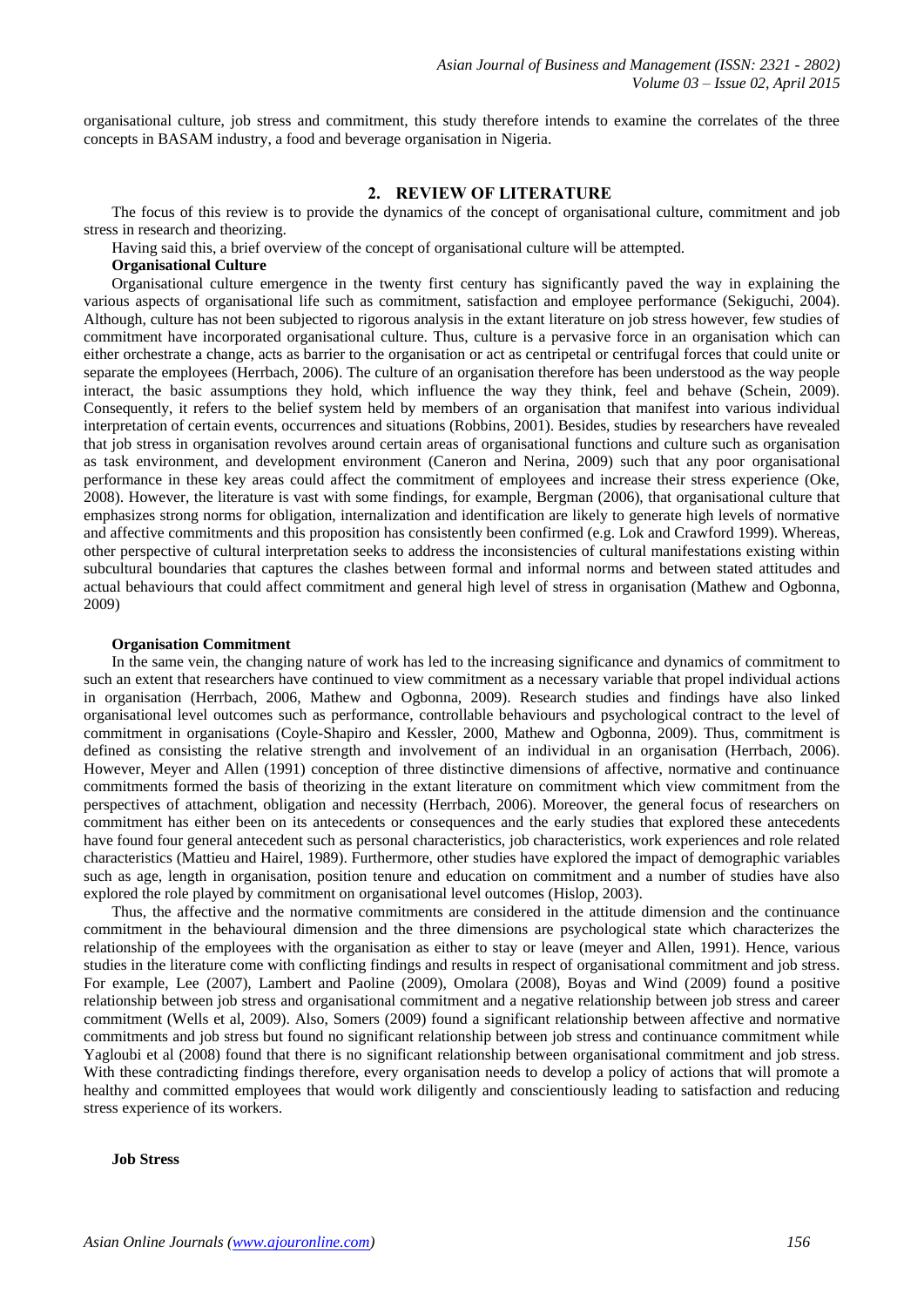*Asian Journal of Business and Management (ISSN: 2321 - 2802) Volume 03 – Issue 02, April 2015*

Similarly, organisations record high costs in human resource in delivering its products and services and any additional costs in this respect may adversely affect the viability and profitability of the organisation (Levinson, 2004). Hence, job stress is a phenomenon that results in high costs both to individual and organisations. The estimated costs of stress for health care delivery, treatment costs, absenteeism and turnover in the European Union (EU) and in the US has been in the range of 20 billion Euro and more than 150 billion dollars respectively (Daniels, 2004). The definition of stress in the literature has been shrounded in the debate as to whether it should be explained in-terms of the person, the environment or both (Hart and Cooper, 2001), however, Cartwright and Cooper (1998) streamlined job stressors, individual factors and organisational factors, hence, stress can be defined in this context as the discrepancy experienced between the demands of the environment and the capabilities of the individual (Greenberg, 2004), while job factors include specific job duties that make up the job, the environmental work factors and related work schedule include job complexity, temperature, noise, level of freedom and control and timing that individuals have concerning their jobs. Notwithstanding, individual analysis of stressor factors such as role conflict role ambiguity, workload, lack of social support and interpersonal relationship has always been dominant in the study of stress more than the other levels (Greenberg, 2004). On the other hand, the incidence of job stress can result to mental illness, psychological symptoms include job dissatisfaction, mental withdrawal from job, depression, anxiety and frustration which may exacerbate the job stress while at individual level higher stress levels by employees may result in various complications including headaches, and musculo-skeletal pain. Thus employees that experience higher levels of stress than others may be facing low job commitment, more diseases and intention to leave which may be more costly to the organisations (Michie and Williams, 2003). Moreover, the manifestation of behavioural symptoms such as absence from work, increased accidents on the job and lack of productivity can lead to low commitment to job and deteriorating satisfaction which may be detrimental to the organisation (Michie and Williams, 2003).

## **3. RESEARCH METHODOLOGY**

The population of this study includes all the full time staff of BASAM Industry Plc. A total of 200 copies of questionnaire were distributed to all the staff of the organisation, 150 were returned, representing 75% (0.75). Three instruments were used in this study viz – organisational culture questionnaire (OC) with 10 questions; the elements of organisational culture was measured with the use of instruments developed by Zammuto and Krakower (1991); the job stress questionnaire, (JS) 10 questions, measured by the instrument developed by Chang (2008) and organisational commitment questionnaire (JC) with 10 questions measured by the instrument developed by Meyer and Allen (1990). Demographic information of employees such as gender, age, mental status, qualification, years of service and job status formed part of the questionnaire that was examined. The Cronbach's alpha coefficient examination of all the items to show the internal reliability was more than (0.70) for each of the items indicating a high internal consistency. For the statistical analysis of the result, frequency and percentage were used for the demographic variables of the respondents and the second part including the demographic characteristics were measured with correlation coefficient and regression matrix. The results are presented in the table thus:

| <b>Variables</b>                 | Category        | Frequency | Percentage |
|----------------------------------|-----------------|-----------|------------|
| Gender                           | Male            | 70        | 58         |
|                                  | Female          | 50        | 42         |
| Age                              | $20 - 30$       | 45        | 38         |
|                                  | $31 - 40$       | 47        | 39         |
|                                  | $41-50$         | 18        | 15         |
|                                  | 51-above        | 10        | 08         |
| <b>Marital Status</b>            | Single          | 80        | 67         |
|                                  | Married         | 40        | 33         |
| <b>Educational Qualification</b> | B.Sc            | 90        | 75         |
|                                  | M.Sc            | 30        | 25         |
| <b>Years of Service</b>          | $0 - 5$         | 15        | 13         |
|                                  | $6 - 10$        | 70        | 58         |
|                                  | $11-15$         | 25        | 21         |
|                                  | 16-above        | 10        | 08         |
| <b>Job Status</b>                | Managers        | 05        | 4          |
|                                  | <b>Officers</b> | 45        | 38         |
|                                  | Junior Officers | 70        | 58         |

**Table 1:** Personal and Demographic Information of Respondents. (Frequency and Percentage)

The descriptive findings of the demographic characteristics showed gender status of 70 male representing 55%, and female 50, (42%). The ages of the respondents were distributed between 20 and above 50 years, with between 20-30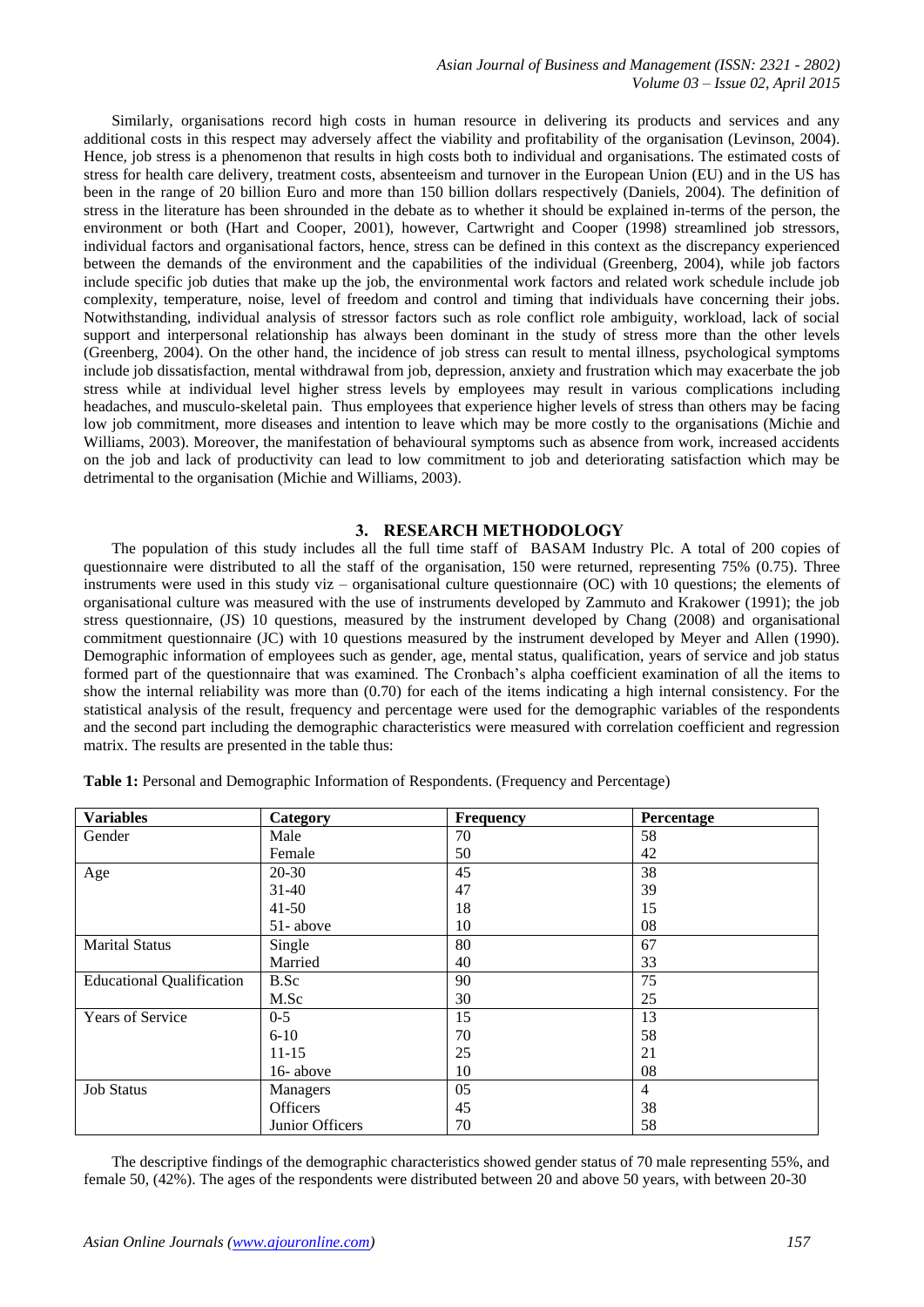years 45, (38%), 31-40 years, 47, (39%), 41-50 years, 18, (15%) and 51 above 10, (8%). The marital status showed that 80 subjects (67%) were single and 40 subjects (33%) were married. The educational qualification showed that 90 subjects (75%) were Bachelor degree holders and 30 subjects (25%) were Master's degree holders. The years of service ranges from 0-5, 6-10, 11-15 to 16 years and above, and showed that 15 subjects (13%) were 0-5 years bracket; 70 (58%) were 6-10 years bracket; 25 (21%) were 11-15 years bracket and 10 (8%) were 16 years and above. The job status showed 5 (4%) were managers; 45 (38%) were officers and 70 (58%) were junior officers.

# **4. AIM OF THE STUDY**

This paper intends to examine – the correlates of organisational culture, job stress and organizational commitment on employees in an organisation; since organisational culture has been presumed to prescribe the way employees think, fed and relate in organisations which could provoke both affective and behavioural responses among organisation members. **The study objectives:**

#### **The objectives of this study are:**

- To examine whether any relationship exist between the gender of the employees and organisational culture, job stress and job commitment.
- To determine whether the age of the employees is related to organisational culture, job stress and job commitment.
- To examine the correlates of the organisational members marital status with organisational culture, job stress and job commitment.
- To determine whether there is any association between the academic qualification of the employees and organisational culture, job stress and job commitment.
- To determine the association between the years of service of the employees and organisational culture job stress and job commitment.
- To examine whether there is relationship between the job status of the employees and organisational culture, job stress and job commitment.
- To determine the effect of organisational culture on job stress.
- To examine the effect of job stress on job commitment.

#### **Hypotheses of the Study and Analysis Derived from the Study Objectives are as follows:**

#### **Hypotheses of the Study:**

There is significant correlation between the gender of BASAM staff and organisation culture, job stress, and job commitment

There is significant correlation between BASAM staff age and organisation culture, job stress, and job commitment There is significant correlation between BASAM staff marital status and organisation culture, job stress, and job

commitment

There is significant correlation between BASAM staff academic qualification and organisation culture, job stress, and job commitment

There is significant correlation between BASAM staff years of service and organisation culture, job stress, and job commitment

There is significant correlation between BASAM staff job status and organisation culture, job stress, and job commitment

There is significant effect of organisational culture on job stress

There is significant effect of Job stress on job commitment.

To test the hypotheses (1-6) of the study, correlation coefficient analysis were computed between the demographic variables (gender, age, marital status, academic qualification, years of service, and job status) and the independent variables (organisational culture, job stress, and job commitment). The result in the Table () showed that the gender of the BASAM staff had a weak and negative relationship with organisation culture  $r(-0.16)$ , a positive correlations with job stress r(0.46) as well as a negative but moderate correlations with job commitment r(-0.42).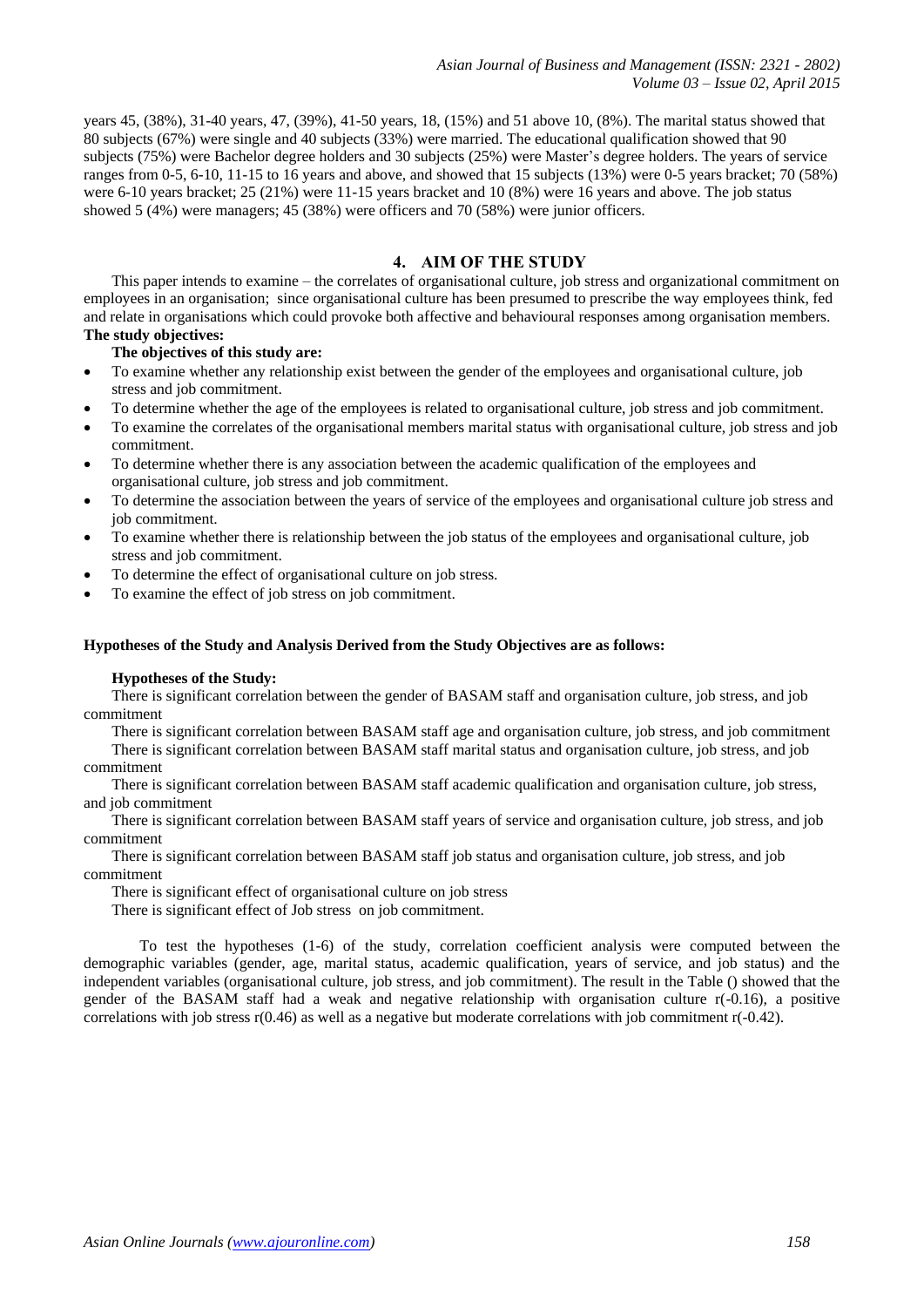**Table:** The correlation between demography of respondents and organisational culture, job-stress and job commitment

|               |                            | Organisational | Job         | Job                   |
|---------------|----------------------------|----------------|-------------|-----------------------|
|               |                            | Culture        | stress      | commitment            |
| Gender        | <b>Pearson Correlation</b> | $-.163$        | $.461***$   | $-.418$ <sup>**</sup> |
|               | Sig. (2-tailed)            | .057           | .000        | .000                  |
|               | N                          | 120            | 120         | 120                   |
| Age           | <b>Pearson Correlation</b> | $-.030$        | $.679^{**}$ | $-.290$ **            |
|               | Sig. (2-tailed)            | .731           | .000        | .001                  |
|               | N                          | 120            | 120         | 120                   |
| Married       | <b>Pearson Correlation</b> | .097           | $.264***$   | $-.006$               |
|               | Sig. (2-tailed)            | .260           | .002        | .945                  |
|               | N                          | 120            | 120         | 120                   |
| Qualification | <b>Pearson Correlation</b> | $-.009$        | $.697**$    | $-.363**$             |
|               | Sig. (2-tailed)            | .919           | .000        | .000                  |
|               | N                          | 120            | 120         | 120                   |
| Years         | <b>Pearson Correlation</b> | $-.070$        | $.733***$   | $-.348**$             |
| <b>Of</b>     | Sig. (2-tailed)            | .413           | .000        | .000                  |
| Service       | N                          | 120            | 120         | 120                   |
| Job           | <b>Pearson Correlation</b> | .049           | $-.084$     | $-.110$               |
| <b>Status</b> | $Sig. (2-tailed)$          | .572           | .327        | .202                  |
|               | N                          | 120            | 120         | 120                   |

Correlations

\*\*. Correlation is significant at the 0.01 level (2-tailed).

On the correlation between marital status and organisation culture, the result showed a weak correlations of r(0.10), but a positive correlation with job stress r(0.26), and inverse correlation with job commitment r(-0.06). The result of the correlation between academic qualification and organisation culture showed a negative correlation r(-0.09), while the correlation on job-stress indicated to be strong r(0.70). However, the correlation between academic qualification and job commitment indicated to be negative but significant r(-0.35).

The correlation between years of services of staff and organisational culture showed a negative and insignificant result of r(-0.07), while the correlation between years of service and job stress showed a strong and positive result of  $r(0.73)$ , but the correlation on job commitment was inversely and moderately significant  $r(-0.35)$ .

The correlation between the employment status and organisational culture indicated to be weak r(0.05), the correlation with both job stress and job commitment also showed a negative and weak  $r(-0.08)$ ,  $r(-0.01)$  correlation.

**Table:** The table of multicollinearity diagnostic for regression analysis

|                                        | Dimens |            |                            | Variance Proportions |     |                            |  |
|----------------------------------------|--------|------------|----------------------------|----------------------|-----|----------------------------|--|
| Model                                  | ion    | Eigenvalue | Condition Index (Constant) |                      |     | Org culture Job commitment |  |
|                                        |        | 2.977      | 1.000                      | .00                  | .00 | .00                        |  |
|                                        |        | .020       | 12.160                     | .12                  | .01 | .62                        |  |
|                                        | 3      | .003       | 33.804                     | .88                  | .99 | .38                        |  |
| a. Dependent Variable: job commitment. |        |            |                            |                      |     |                            |  |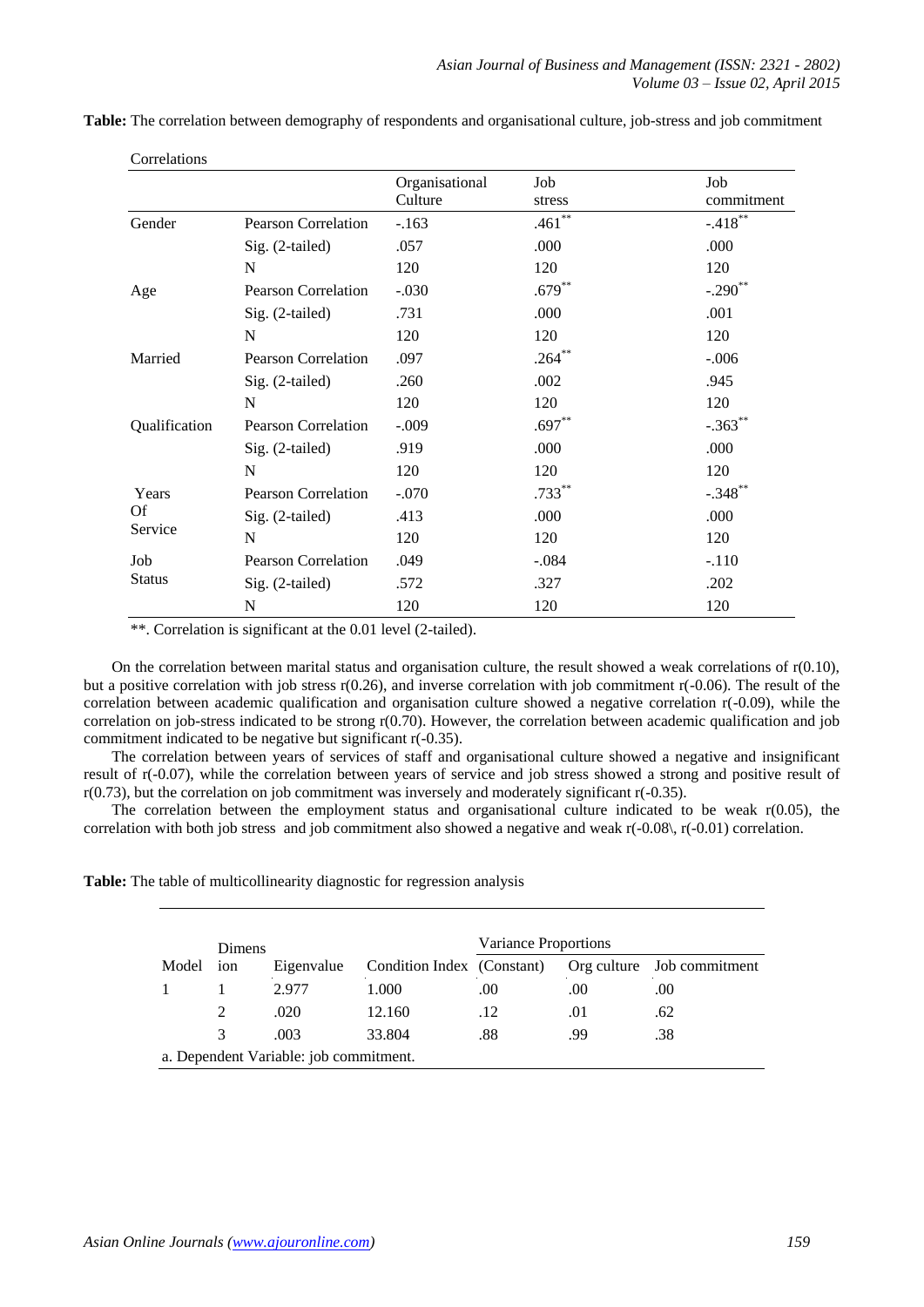**Table:** The table of model summary for calculating R Square

| Model |             |                                                                                                                                                                                                                                                                                                           | R Square |       |      |          |      |
|-------|-------------|-----------------------------------------------------------------------------------------------------------------------------------------------------------------------------------------------------------------------------------------------------------------------------------------------------------|----------|-------|------|----------|------|
|       |             |                                                                                                                                                                                                                                                                                                           | .248     | .237  |      | 31.96941 |      |
|       |             | Adjusted R<br>R<br>Std. Error of the Estimate<br>Square<br>.498 <sup>a</sup><br>a. Predictors: (Constant), job stress, org. culture<br>b. Dependent Variable: job commitment.<br><b>Table:</b> The table of coefficient for regression analysis<br>Std<br>β<br>T<br>B<br>Sig.<br>Error<br>95.215<br>32.55 |          |       |      |          |      |
|       |             |                                                                                                                                                                                                                                                                                                           |          |       |      |          |      |
|       |             |                                                                                                                                                                                                                                                                                                           |          |       |      |          |      |
| Model |             |                                                                                                                                                                                                                                                                                                           |          |       |      |          |      |
|       | Constant    |                                                                                                                                                                                                                                                                                                           |          |       |      |          |      |
|       | Org-Culture | 3.146                                                                                                                                                                                                                                                                                                     |          | 1.272 | .254 | 2.475    | .015 |

Job-Stress -3.998 .646 -.636 -6.389 .000

a. Predictors: (Constant), job stress, org. culture

b. Dependent Variable: job commitment.

To analyse hypotheses  $(7 \& 8)$ , regression analysis was computed. Prior to this, the assumption for computing regression analysis were checked, for example, the data of the study were screened and its normality was ascertained with Kurtois and Skewness and collinearity diagnosis were also computed in order to know whether the data were normally distributed, see the above table . The result of the analysis suggests that the data were statistically acceptable for regression analysis.The result of the regression analysis showed that the organisational culture and job commitment significantly influence the job stress of BASAM staff.

**Table:** Summary of the result of the hypotheses

| 1avr.<br>S/N   | $\beta$ and $\gamma$ of the result of the hypotheses<br>Hypotheses | Correlation                                     |            | Result      |
|----------------|--------------------------------------------------------------------|-------------------------------------------------|------------|-------------|
| $\mathbf{1}$   | There is significant correlation between                           | Gender $\leftrightarrow$ Org-Culture            | $-0.16$    | $_{\rm NS}$ |
|                | the gender of BASAM staff and                                      | Gender $\leftrightarrow$ Job Stress             | $0.461*$   | ${\bf S}$   |
|                | organisation culture, job stress, and job                          | Gender $\leftrightarrow$ Job Commitment         | $-0.418$   | S           |
|                | commitment                                                         |                                                 |            |             |
| $\overline{2}$ | There is significant correlation between                           | Age $\leftrightarrow$ Org-Culture               | $-0.030$   | $_{\rm NS}$ |
|                | BASAM staff age and organisation                                   | Age $\leftrightarrow$ Job Stress                | $0.679*$   | ${\bf S}$   |
|                | culture, job stress, and job commitment                            | Age $\leftrightarrow$ Job Commitment            | $-0.290*$  | S           |
| 3              | There is significant correlation between                           | Marital $\leftrightarrow$ Org-Culture           | .0.097     | <b>NS</b>   |
|                | BASAM staff marital status and                                     | Marital $\leftrightarrow$ Job Stress            | $0.264*$   | S           |
|                | organisation culture, job stress, and job                          | Marital↔ Job Commitment                         | $-0.006$   | $_{\rm NS}$ |
|                | commitment                                                         |                                                 |            |             |
| $\overline{4}$ | There is significant correlation between                           | Qualification $\leftrightarrow$ Org-Culture     | $-0.009$   | <b>NS</b>   |
|                | BASAM staff qualification and                                      | Qualification $\leftrightarrow$ Job Stress      | $0.697$ *  | ${\bf S}$   |
|                | organisation culture, job stress, and job                          | Qualification $\leftrightarrow$ Job Commitment  | $-0.363*$  | S           |
|                | commitment                                                         |                                                 |            |             |
| 5              | There is significant correlation between                           | Years of Service $\leftrightarrow$ Org-Culture  | $-0.070$   | <b>NS</b>   |
|                | BASAM staff years of service and                                   | Years of Service $\leftrightarrow$ Job Stress   | $0.737$ *  | ${\bf S}$   |
|                | organisation culture, job stress, and job                          | Year of Service ↔ Job Commitment                | $-0.348$ * | S           |
|                | commitment                                                         |                                                 |            |             |
| 6              | There is significant correlation between                           | Job status $\leftrightarrow$ Org-Culture        | 0.049      | <b>NS</b>   |
|                | BASAM staff job status and                                         | Job status $\leftrightarrow$ Job Stress         | $-0.084$   | <b>NS</b>   |
|                | organisation culture, job stress, and job                          | Job status ↔ Job Commitment                     | $-0.110$   | <b>NS</b>   |
|                | commitment                                                         |                                                 |            |             |
| 7              | There is significant effect of                                     | Organisational culture $\rightarrow$ Job stress | $0.25^*$   | S           |
|                | organisational culture on job stress                               |                                                 |            |             |
| 8              | There is significant effect of Job stress                          | Job stress $\rightarrow$ Job commitment.        | $-0.63^*$  | S           |
|                | on job commitment.                                                 |                                                 |            |             |

S= Supported: NS= Not supported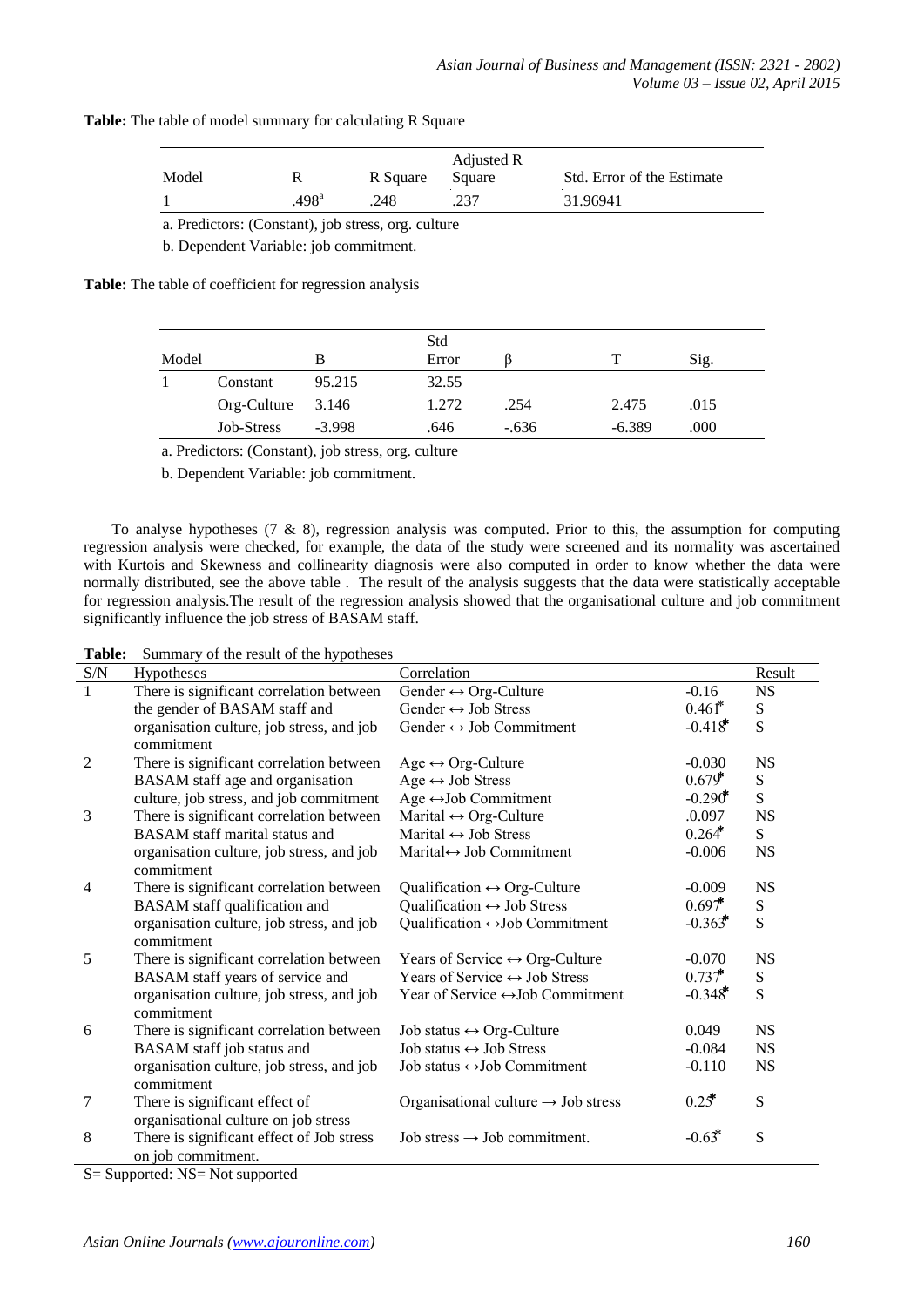The regression analysis suggest a good-fit with R-square of 25% ( $R^2$  =0.248). The table above showed the estimated coefficients, standard errors, t-statistics and the probabilities for all the independent variables. The result from the regression analysis showed that (H7) the organisational culture statistically influence job stress in the Organisation. ( $\beta$ = .254, p˂0.05). Therefore, the hypothesis is supported. Similarly, the (H8) that states that job stress will significantly influence job commitment is equally supported, though with negative sign ( $\beta$ = -0.636, p<0.05).

#### **5. DISCUSSION**

The present study aims at examining the correlates of organisational culture, job stress and job commitment in BASAM Industry Plc.

Demographic characteristics of employees in the organisation.

The demographic factors of the employees were reviewed and the following results were obtained. All the hypotheses drawn to examine the significant relationship between organisational culture, and demographic characteristics such as gender, age, marital status, academic qualifications, years of service and job status were not supported. The result showed that gender has a weak and negative relationship  $r(-0.16)$ , age  $r(-0.30)$ , marital status  $r(0.10)$ , academic qualification r(-0.009), years of service r(-0.07) and job status r(0.05). see the table of correlation.

The result of findings in this study is consistent with the work of Lok and Crawford (2001) that found the significant influence of sub-culture rather than organisational wide culture on commitment, thus submitting that innovative and supportive organisational sub-cultures had positive impact on commitment and job stress. However, a positive correlation with job stress was established r(0.48), and a negative and moderate correlation exist between gender and job commitment r(-0.42). These results are inconsistent with the work of Salami (2008) who did not find any significant relationship between gender and commitment and Lambert et al (2008) who also did not find any significant relationship between gender and job stress. This contradictory result may be attributed to individual differences and different organisational cultural contexts.

#### **Marital Status**

The result of the correction analysis found a positive correlation of marital status with job stress  $r(0.26)$  and an inverse correlation with job commitment r(-0.006). Thus, the hypotheses on the relation with job stress was supported while that of commitment was rejected. The positive association of marital status with job stress indicates that job stress contributes 26% to the stress experience of both the married and the single employees of BASAM organisation. However, the result is inconsistent with the findings of Boya and Wind (2009) who found no significant relationship between marital status and job stress; while the finding of the study is inconsistent with the work of Salami (2008) who found a significant relationship between marital status and commitment. Also, Khatibi et al (2009) found no significant difference between male, female and married employees in job commitment and job stress.

# **Academic Qualification**

The result of the correlation analysis found a strong correlation of academic qualification with job stress  $r(0.70)$  thus accepting the hypothesis and equally found a negative but significant correlation with job commitment. This means that job stress contributes 70% to the stress experience of employees with qualifications. This also explains that employees with qualifications are saddled with responsibilities because of the skill acquisitions thus resulting to stress. However, Khatibi et al. (2009) found that a significant difference in employees job stress with different educational levels was not observed but that the organisational commitment mean of employees with Postgraduate degrees was significantly more than that of the employees with graduate qualifications. Also, the finding of Boyas and Wind (2009) is inconsistent with the result of the present study in that no significant relationship was found between educational qualification and job stress.

#### **Years of Service**

The result of the correlation analysis found a strong and positive correlation of years of service with job stress r(0.73), thus accepting the hypothesis and also, there is an inverse and moderately significant correlation with job commitment  $r(-0.35)$ . the positive correlation with job stress  $r(0.73)$  indicates that as one grows in the organisation, there is likelihood that more responsibility will be given which could thus result to stress. However, the inverse and moderately significant correlation with commitment r(-0.35) thus accepting the hypothesis of the study corroborates the work of Luchak and Gellatly (2007) who found a high level of job commitment in high level of work efforts and high performance and low level of commitment resulting in high absenteeism, high employees' turn over intention (Allen and Meyer, 1996, Pare and Tremblay, 2007). Moreover, the work of Wilson and Lanschinger (1994) also showed a consistency with the result of this study by finding that a positive relationship exists between years of experience and job commitment. This was also corroborated by Diab (2003) who submitted that experience makes one to be more committed in an organisation. Contrary to this, Abd El-Fatah (2002) found no statistically significant association between years of experience and commitment of nurses of NOPA.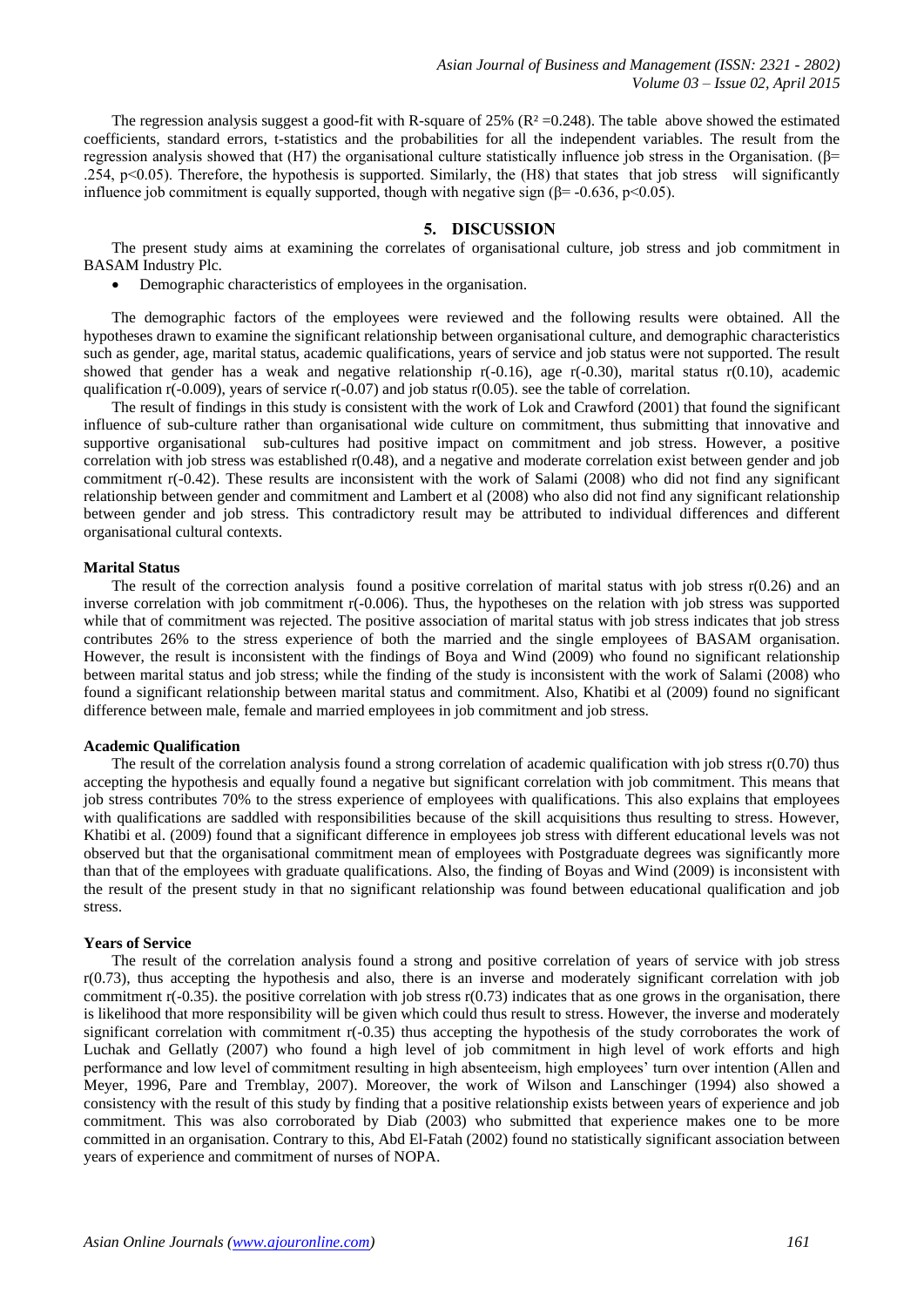#### **Age**

The result of the correlation analysis of the study found a strong correlation between age and job stress of BASAM Staff r(0.679) and a negative correlation with job commitment. This means that one tends to be more stressed as one advances in age. However, this result is incongment with the findings of Lambert et al (2008) and Boyas and Wind (2008) who found no significant relationship between age and job stress. Also, Lambert et al. found no significant relationship between age and commitment. Similarly, Khatibi et al. (2009) found no significant relationship between age and work record to job commitment.

## **Organisational Status**

The result of the correlation analysis of this study for the relationship between status and organisational culture, job stress and job commitment all showed negative and weak correlations with organisational culture  $r(0.05)$ , job stress  $r( 0.08$ ), and job commitment  $r(-0.01)$ . the hypothesis of the study was therefore rejected.

## **Organisational Culture and Job Stress**

The result of the regression analysis showed that organisational culture statistically influence job stress in the organisation. ( $\beta = 0.25$ , P<0.05) thus the hypothesis was supported. This result is consistent with the work of Martins (2002) who differentiates between integration and fragmented perspectives of organisational culture, thus viewed from integrative perspective, culture is seen as having the potential of providing cohesion and unity of organisational members. A form of guidelines and cooperation that will promote organisational togetherness thereby leaving a strong influence that could moderate and mediate the stress experience of employees however, the differentiation perspective of organisational culture has varying interpretations and conceptualization of impact of culture on stress for example, conflicts between groups, colleagues, superiors and management are seen to negatively impact employees and could therefore result to stress experiences. Furthermore, the fragmentation perspective with the characteristic features of ambiguities. dichotomies and ironies both in internal and external relations inflict a huge pressure on the organisation with its negative consequences on the employees. Thus, the contribution of more than 25% influence on job stress is an indication of these contradictions within organisational culture. The cohesiveness of organizational members may also result to stress as it is often said that the greatest experience of pressure may derive from human relationships.

#### **Job Stress and Job Commitment**

The result of the regression analysis of job stress and job commitment was supported, though with a negative sign (β  $=$  -0.636, P<0.05). This indicates that the higher the job stress, the lower the commitment of workers to the job. Absence of stressors at work will certainly promote higher level of job satisfaction and performance which is an important impetus to organisational commitment. However, Srinivas (1991) found no statistically significant relationship between job stress and job commitment. The results of other studies found that individuals who are highly committed to their jobs are more stressed than those who are less committed. This view was corroborated by Mathieu and Zajie (1990) that probably individuals have found meanings in their job.

#### **6. CONCLUSION**

The discussions of the analysis observed contradictory findings from various authors in the literature. This brings in an interesting dimension to present study. Therefore, many reasons could be deduced for this.

First, organisations operate in different contexts and according to Caneron and Nerina, (2009), employees preffer an environment of work that possesses the values as theirs and appreciates their contributions and in that context, those employees will be more satisfied with their jobs, more committed and less stressed, whereas, opposite will be the case in another organisational context that does not have the same value characteristics.

Second, the unconcerned and unsupportive approaches of organisations through their actions and policies to the well-being of employees can result in the demonstrations of different attitudes and behaviours resulting to low morale, decreased performance, high turn-over and low job commitment. However, this also depends on individual differences and coping capabilities and the effects of individual psychological hardiness as some employees may be more committed with high performance in such unsupportive environment that enhances initiative, control over jobs and decisions, leading to a strong sense of purpose and commitment rather than an experience of stress (Sabrinozamzadeh and Abdekhodai, 2010).

# **7. CONTRIBUTIONS AND IMPLICATIONS**

The findings of this study suggest some practical implications for extant researchers in the field of organisational behaviours. It offers calls for more researches into the complexities that exist between the various concepts of culture, commitment and stress and particularly more on the role of organisational culture as an antecedents of commitment and stress. Also, the study supplies one of the few research driven of the mechanisms, complexities and the correlates of organisational culture, job stress and organisational commitment. Moreover, the study demonstrates the problematic nature of organisational culture, job stress and commitment interactions which highlights the significance of unpredictability and context specificity in such interactions. A practical implication of this study is that sub-cultural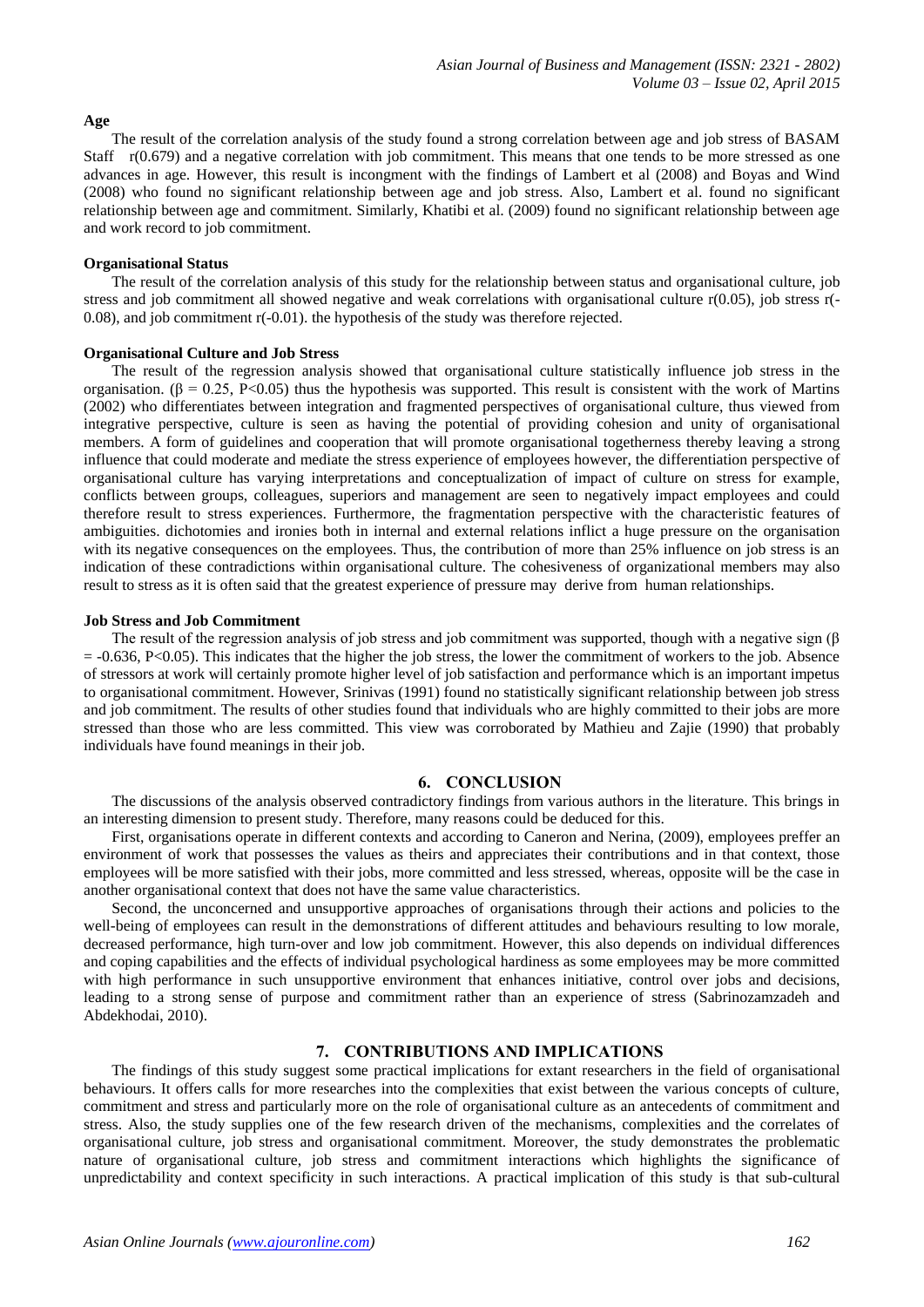interactions within organisations may likely yield better influence on organisational commitment and stress of employees than the organisational wide cultural influence. This is assumed to be so in that all the variables of the demographic characteristics exercised weak and negative correlations with organisational culture. Thus, it is suggested that researchers should harness specific sub-cultural characteristics in relation to commitment and stress in organisations in order to address the problems of commitment and stress. However, BASAM Industry Plc should endeavour to entrench a "strong" and supportive culture that will create a climate of unity and collobarations of its employees with programmes of action that will create a culture which will lead to enhanced organisational performance, organisational commitment and reduction of stress experience of its workers.

# **8. REFERENCES**

- Bergman, M.E. (2006). The relationship between affective and normative commitment: Review and ResearchAgenda, Journal of Organisational Behaviour, 27, 5, 645-663.
- Boyas, J. and Wind, L.H. (2009). Employment based Social Capital, Job Stress and Employee burnout: A PublicChild Welfare Employee Structural Model.
- Cohen, A. (2003). Multiple Commitments in the Workplace, and integrative approach: London, Lawrence ErlbaumAssociates.
- Coyle Shapiro, J. and Kessler, I. (2000). Consequences of Psychological Contract for the employment relationship,a large Scale Survey, Journal of Management Studies, 37, 7, 903-930.
- Daniels, K. (2004). Perceived risk from occupational stress: A Survey of 15 European Countries, Occupational andEnvironmental Medicine, 61, 467-470.
- Greenberg, J. (2004). Stress fairness to fare no stress, managing workplace stress by promoting OrganisationalJustice, Organisational Dynamics, 33, 4, 352-365.
- Hart, P.M. and Cooper, C. (2001). Occupational stress Toward a more Integrated framework, Handbook ofIndustrial work and Organisational Psychology, 2, 93-114.
- Herrbach, O. (2006). A matter of feeding? The affective tone of Organisational Commitment and Identification, Journal of Organisational Behaviour, 27, 5, 629-643.
- Hislop, D. (2003). Listing human resource management and knowledge management via commitment: A review and Research Agenda, Employee relations, 25, 2, 182-202.
- Lambert, E. and Hogan, N. (2009). The importance of job satisfaction and Organisational Commitment in Shaping turnover intent: A test of a Causal model, Criminal Justice review, 34, 1, 96-118.
- Lee, J.A. (2009). Organisational justice; A mediated model from individual well-being and social exchange theory perspectives.
- Levin son, M.H. (2004). Managing Organisational Stress through general Semantics, 61, 2, 245-254.
- Management review, 26, 1, 7-19.
- Martins, N. and Martins, E. (2001). Organisational culture in Robbins, S.P, Odendaal, A. and Roodt, G. (eds), Organisational Behaviour: Global and Southern African Perspectives, Cape town, pearson.
- Mathew J. and Ogbonna, E. (2009). Organisational Culture and Commitment: A study of an Indian Software Organisation, The International Journal of Human Resource Management, 20, 3, 654-675.
- Mathieu, J. and Hamel, D. (1989). A Causal model of the antecedents of organisational Commitment among Professionals and non-Professionals, Journal of Vocational Behaviour, 34, 3, 299-317.
- Meyer, J.P. and Allen, N.J. (1991). A three Component Conceptualization of Organisational Commitment, Human Resource Management Review, 1, 1, 61-89.
- Michie, S. and Williams, S. (2003). Reducing work related Psychological ill health and Sickness absence: A Systematic Literature review, Occupational and Environmental Medicine, 60, 3-9.
- Oke, A. (2003). Contextualization of workplace stress: The experience of Bank Employees in Nigeria, Australian and New Zealand Academy of Management, Auckland, New Zealand, 2-5.
- Omolara, B.E. (2008). Influence of work related stress on Organisational Commitment, Olabis Onabanjo University, Ago-Iwoye, EABR and TLC Confluence Proceedings, Rothen burg, Germany.
- Sabrinazamdeh, R. and Abdekhodai, M.S. (2001). The relationship between consistency feeling and Psychological hardworking copiing approaches, Journal of Managerial Psychology, 15, 2, 127-142.
- Schein, E.H. (2009). The Corporate Culture Survival guide, new and revised edition, Jossey Bass.
- Somers, M.J. (2009). The Combined influence of Affective, Continuance and Normative Commitment on Employee Withdrawal, J. Vocational Behaviour, 74, 75-81.
- Wells, J.B., Minor, K., Anger, E., Matz, A. and Amato, N. (2009). Predictors of job stress among staff in Juvenile correctional facilities, Criminal Justice and Behaviour, 36, 3, 245-258.
- Williams, E.S, Konrad, T.R, Schekler, W.E. and Pathman, D.E (2001). Understanding Physicians' Intention to
- withdraw from Practice: The Role of Job Satisfaction, Job Stress, Mental and Physical Health, Healthcare